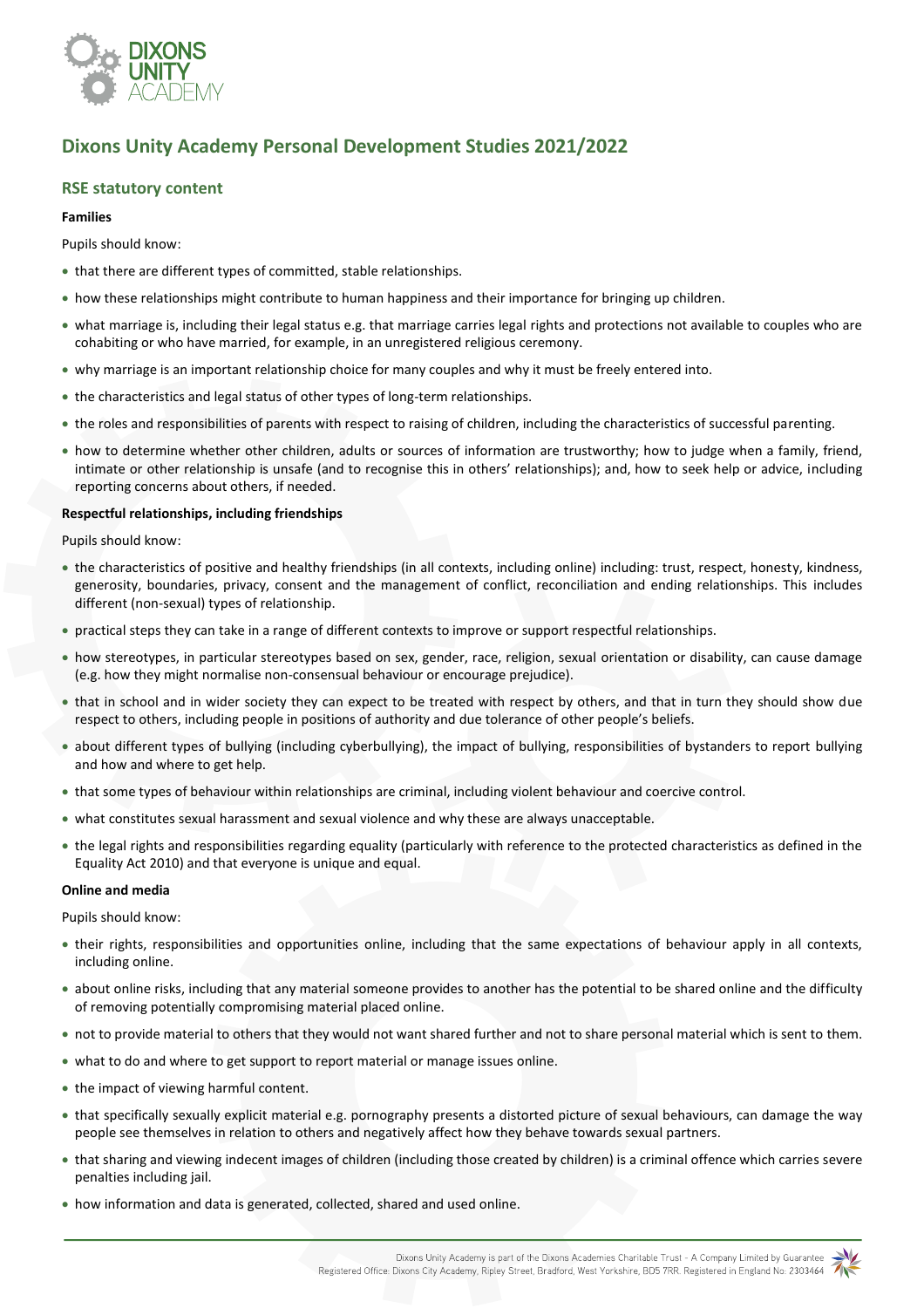#### **Being safe**

Pupils should know:

- the concepts of, and laws relating to, sexual consent, sexual exploitation, abuse, grooming, coercion, harassment, rape, domestic abuse, forced marriage, honour-based violence and FGM, and how these can affect current and future relationships.
- how people can actively communicate and recognise consent from others, including sexual consent, and how and when consent can be withdrawn (in all contexts, including online).

#### **Intimate and sexual relationships, including sexual health**

Pupils should know:

- how to recognise the characteristics and positive aspects of healthy one-to-one intimate relationships, which include mutual respect, consent, loyalty, trust, shared interests and outlook, sex and friendship.
- that all aspects of health can be affected by choices they make in sex and relationships, positively or negatively, e.g. physical, emotional, mental, sexual and reproductive health and wellbeing.
- the facts about reproductive health, including fertility, and the potential impact of lifestyle on fertility for men and women and menopause.
- that there are a range of strategies for identifying and managing sexual pressure, including understanding peer pressure, resisting pressure and not pressurising others.
- that they have a choice to delay sex or to enjoy intimacy without sex.
- the facts about the full range of contraceptive choices, efficacy and options available.
- the facts around pregnancy including miscarriage.
- that there are choices in relation to pregnancy (with medically and legally accurate, impartial information on all options, including keeping the baby, adoption, abortion and where to get further help).
- how the different sexually transmitted infections (STIs), including HIV/AIDs, are transmitted, how risk can be reduced through safer sex (including through condom use) and the importance of and facts about testing.
- about the prevalence of some STIs, the impact they can have on those who contract them and key facts about treatment.
- how the use of alcohol and drugs can lead to risky sexual behaviour.
- how to get further advice, including how and where to access confidential sexual and reproductive health advice and treatment

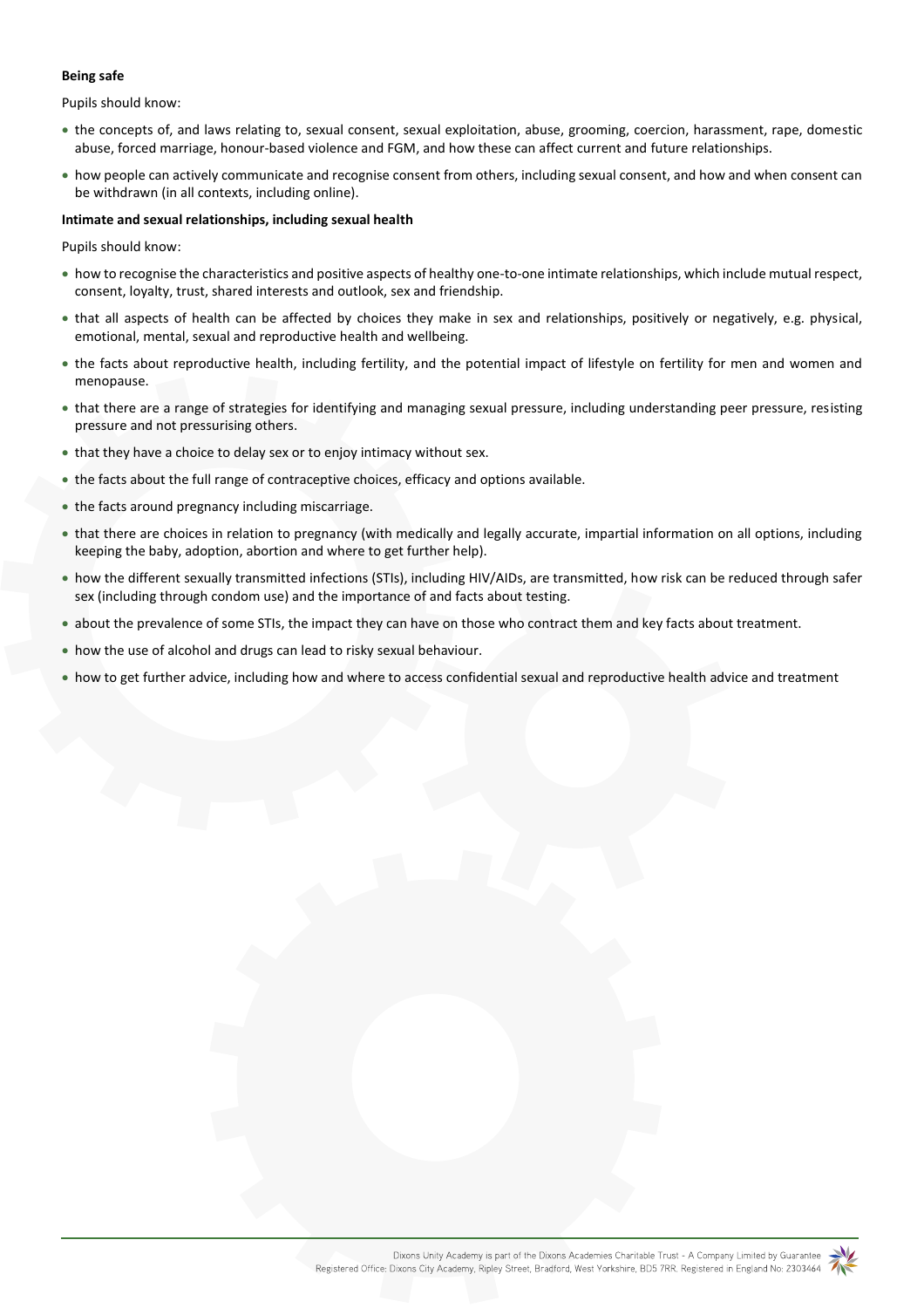| Cycle 1                                                                                          |                                        |                                                                      |                                                             |                                                                      |                                                                | b                                                                                                                      |                                                                                                 |                                                                             | 8                                                                | 9                                                                                                      | 10                                                                      | 11                                                            | 12                                                                 | 13                                                                              |
|--------------------------------------------------------------------------------------------------|----------------------------------------|----------------------------------------------------------------------|-------------------------------------------------------------|----------------------------------------------------------------------|----------------------------------------------------------------|------------------------------------------------------------------------------------------------------------------------|-------------------------------------------------------------------------------------------------|-----------------------------------------------------------------------------|------------------------------------------------------------------|--------------------------------------------------------------------------------------------------------|-------------------------------------------------------------------------|---------------------------------------------------------------|--------------------------------------------------------------------|---------------------------------------------------------------------------------|
| <b>Big question:</b><br>How do I fit into<br>the world I live<br>in?<br>(Statutory RSE<br>links) | 'Climbing<br>Your<br>Mountain'<br>Week | Combatting<br>sexual<br>abuse in<br>schools<br>(4.1, 4.2,<br>5.15.12 | $Identity -$<br>what<br>makes a<br>good<br>friend?<br>(2.1) | Is fitting in<br>more<br>important<br>than being<br>unique?<br>(2.3) | How can I<br>manage<br>peer<br>pressure?<br>(2.1, 2.2,<br>2.5) | How can I<br>maintain<br>positive<br>relationships<br>with people<br>who are<br>different to<br>me?<br>(2.4, 2.8, 2.3) | How can I<br>keep my<br>online<br>identity and<br>relationship<br>s safe?<br>(3.1, 3.2,<br>3.4) | Big<br>question:<br>Do we<br>need to<br>feel "the<br>same as"<br>to belong? | What is<br>prejudice<br>and<br>discriminati<br>on?<br>(2.1, 2.8) | What are<br>protected<br>characterist<br>ics and how<br>can I<br>uphold<br>them in<br>school?<br>(2.8) | What are<br>stereotypes<br>and why<br>can they be<br>damaging?<br>(2.3) | How does<br>bullying<br>affect young<br>people?<br>(2.2, 2.5) | How can I<br>repair or end a<br>friendship<br>positively?<br>(2.2) | What should<br>I do if I see<br>others<br>treating<br>people<br>badly?<br>(2.4) |

| Cycle 2                                                                                              |                                        |                                                                           |                                                             |                                   |                                                                                         |                                                                                           |                                                                          |                                                                                                                 |                                                           |                                                              | 10                                                                              | 11                                                          | 14                                                | $\sim$<br>15                          |
|------------------------------------------------------------------------------------------------------|----------------------------------------|---------------------------------------------------------------------------|-------------------------------------------------------------|-----------------------------------|-----------------------------------------------------------------------------------------|-------------------------------------------------------------------------------------------|--------------------------------------------------------------------------|-----------------------------------------------------------------------------------------------------------------|-----------------------------------------------------------|--------------------------------------------------------------|---------------------------------------------------------------------------------|-------------------------------------------------------------|---------------------------------------------------|---------------------------------------|
| <b>Big question:</b><br>Can my choices<br>affect my dreams<br>and goals?<br>(Statutory RSE<br>links) | 'Climbing<br>Your<br>Mountain'<br>Week | Free slot to<br>ensure all<br><b>CYMW</b><br>resources<br>are<br>complete | Do I have<br>skills for<br>the 21st<br>century<br>workplace | How can I<br>manage<br>set-backs? | Responsibl<br>e choices<br>and<br>keeping<br>safe 1: gang<br>culture and<br>knife crime | Responsible<br>choices and<br>keeping safe<br>2: coercion<br>and<br>exploitation<br>(2.6) | Responsible<br>choices and<br>keeping<br>safe 3:<br>drugs and<br>alcohol | <b>Big</b><br>question:<br>To what<br>extent am I<br>responsible<br>for my<br>mental and<br>physical<br>health? | Recognising<br>and<br>describing<br>difficult<br>emotions | Strategies<br>for<br>positivity<br>and<br>managing<br>stress | What is the<br>link<br>between<br>mental<br>health and<br>physical<br>activity? | How can I<br>take<br>responsibility<br>for my<br>nutrition? | How can I take<br>responsibility<br>for my sleep? | Why are<br>vaccinations<br>important? |

| Cycle 3                                                                                                                |                                        |                                                                                          | $\overline{\mathbf{3}}$                                                                             | u                                                                  |                                                                                                                |                                                                              |                                                                                                                                                       |                                                                                               |                                                        |                                                                                                                                 | 10                                                                                                                          | 11                                                                                                                                                                 | 12                                                                                                                                       | 13                                                         |
|------------------------------------------------------------------------------------------------------------------------|----------------------------------------|------------------------------------------------------------------------------------------|-----------------------------------------------------------------------------------------------------|--------------------------------------------------------------------|----------------------------------------------------------------------------------------------------------------|------------------------------------------------------------------------------|-------------------------------------------------------------------------------------------------------------------------------------------------------|-----------------------------------------------------------------------------------------------|--------------------------------------------------------|---------------------------------------------------------------------------------------------------------------------------------|-----------------------------------------------------------------------------------------------------------------------------|--------------------------------------------------------------------------------------------------------------------------------------------------------------------|------------------------------------------------------------------------------------------------------------------------------------------|------------------------------------------------------------|
| <b>Big question:</b><br>What can make a<br>relationship<br>healthy or<br>unhealthy?<br><b>(Statutory RSE</b><br>links) | 'Climbing<br>Your<br>Mountain'<br>Week | What<br>are<br>boundaries<br>within<br>all<br>of<br>types<br>relationship<br>s?<br>(2.1) | What can I<br>do if<br><sub>a</sub><br>relationshi<br>changes<br>in a way I<br>don't like?<br>(2.2) | Are media<br>portrayal of<br>relationship<br>s realistic?<br>(2.3) | How<br>do<br>assert myself<br>in a situation I<br>don't<br>feel<br>confident or<br>comfortable<br>in?<br>(2.2) | What<br>is<br>sexting?<br>How can<br>ensure that<br>I am safe?<br>(3.2, 3.3) | What<br>are<br>rights<br>the<br>and<br>responsibili<br>ties<br>(including<br>consent)<br>that<br>we<br>have<br>in<br>relationship<br>s?<br>(3.7, 3.8) | Big<br>question:<br>What<br>changes<br>are<br>happening<br>to prepare<br>me for<br>adulthood? | What<br>happens to<br>body<br>my<br>during<br>puberty? | What<br>happens<br>when<br>someone is<br>expecting<br>or<br>is<br>on<br>their<br>period?<br>(inc. period<br>poverty<br>support) | What<br>are<br>the<br>basic<br>facts<br>around<br>conception,<br>pregnancy,<br>abortion<br>and<br>miscarriage<br>(5.3, 5.8) | What are the<br>choices<br>available for<br>who<br>people<br>want to start<br>family?<br>a<br>(brief<br>of<br>overview<br>IVF,<br>surrogacy,<br>adoption)<br>(5.8) | Why do some<br>cultures try to<br>control<br>puberty?<br>(to<br>cover FGM and<br>breast ironing<br>and where to<br>go for help)<br>(4.1) | How<br>does<br>brain<br>my<br>change<br>during<br>puberty? |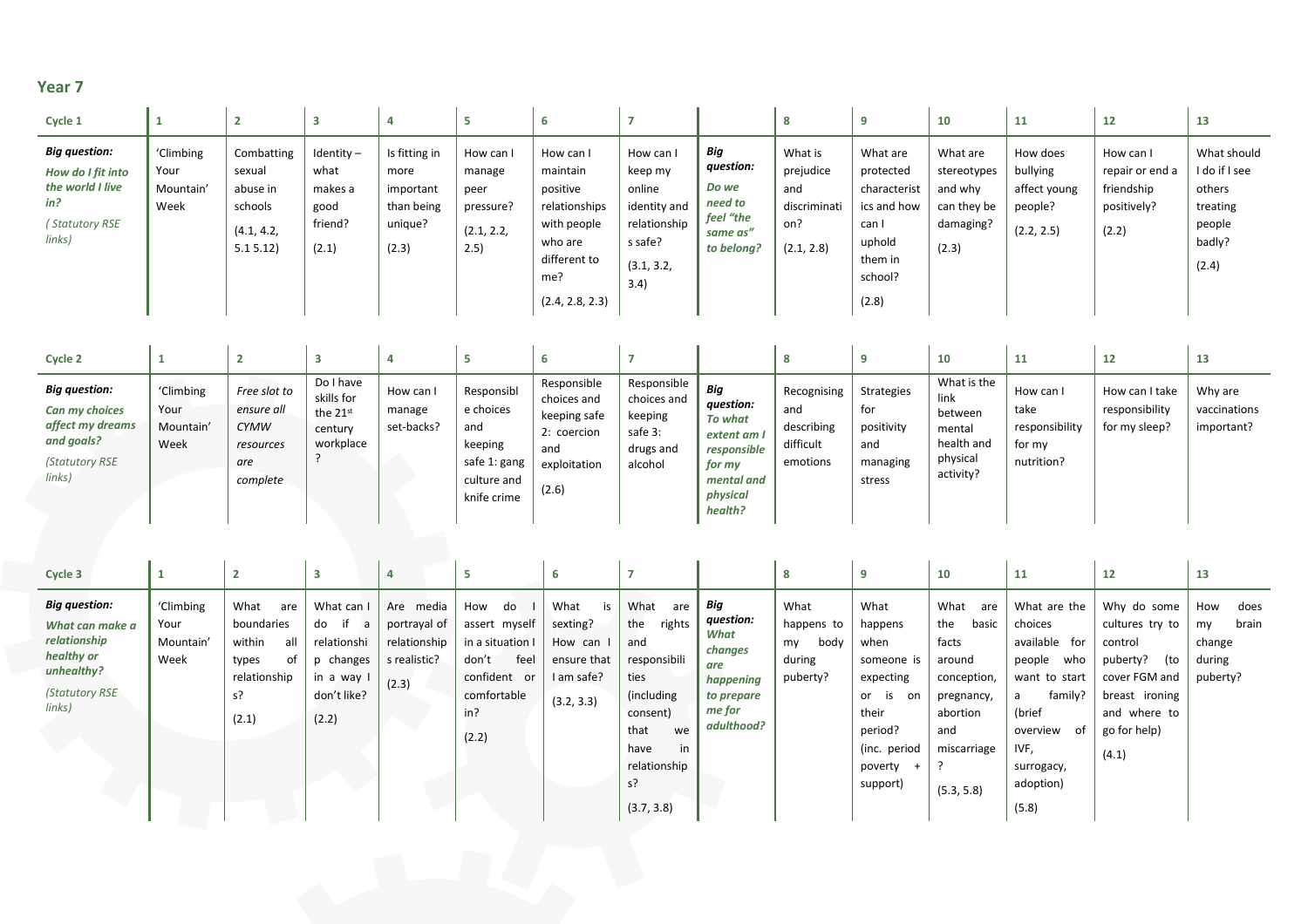| Cycle 1                                                                                             |                                        |                                                                      |                                                                                        |                                                               |                                                                                                   | b                                                                |                                                                       |                                                               | -8                                             |                                                                                            | 10                                                                                               | 11                                                                     | 12                                   | 13                                                     |
|-----------------------------------------------------------------------------------------------------|----------------------------------------|----------------------------------------------------------------------|----------------------------------------------------------------------------------------|---------------------------------------------------------------|---------------------------------------------------------------------------------------------------|------------------------------------------------------------------|-----------------------------------------------------------------------|---------------------------------------------------------------|------------------------------------------------|--------------------------------------------------------------------------------------------|--------------------------------------------------------------------------------------------------|------------------------------------------------------------------------|--------------------------------------|--------------------------------------------------------|
| <b>Big question:</b><br>Can I choose how<br>I fit in with the<br>world?<br>(Statutory RSE<br>links) | 'Climbing<br>Your<br>Mountain'<br>Week | Combatting<br>sexual<br>abuse in<br>schools<br>(4.1, 4.2,<br>5.15.12 | Is my family<br>different to<br>other<br>people's?<br>Does it<br>matter?<br>(1.1, 1.2) | How can I<br>improve<br>family<br>relationships<br>(1.2, 2.4) | What<br>different<br>types of<br>committed<br>stable<br>relationships<br>are there?<br>(1.1, 1.5) | Why do<br>some<br>people<br>choose<br>to<br>marry?<br>(1.3, 1.4) | What<br>makes a<br>good<br>parent and<br>role<br>model?<br>(1.6, 1.7) | Big<br>question:<br><b>How</b><br>different are<br>we really? | What<br>makes us<br>all similar?<br>(2.4, 2.8) | What are<br>prejudice,<br>discrimination<br>and protected<br>characteristics<br>(2.4, 2.8) | Who is<br>affected by<br>Social<br>injustice /<br>inequality<br>and hate<br>crime?<br>(2.3, 2.5) | How can I<br>make a<br>positive<br>contribution<br>to my<br>community? | How can I<br>manage my<br>wellbeing? | Why is<br>blood and<br>organ<br>donation<br>important? |

| Cycle 2                                                                                                                       |                                        |                                                                    |                                                                                                          |                                                                                       |                                                                |                                                                                       |                                    |                                                                                                  |                                                                   |                                                                  | 10                                             | 11                                                                                                                 | 12                                                      | 13                                                                          |
|-------------------------------------------------------------------------------------------------------------------------------|----------------------------------------|--------------------------------------------------------------------|----------------------------------------------------------------------------------------------------------|---------------------------------------------------------------------------------------|----------------------------------------------------------------|---------------------------------------------------------------------------------------|------------------------------------|--------------------------------------------------------------------------------------------------|-------------------------------------------------------------------|------------------------------------------------------------------|------------------------------------------------|--------------------------------------------------------------------------------------------------------------------|---------------------------------------------------------|-----------------------------------------------------------------------------|
| <b>Big question:</b><br>Do I have all the<br>information I need<br>about sexual<br>relationships?<br>(Statutory RSE<br>links) | 'Climbing<br>Your<br>Mountain'<br>Week | Free slot<br>to ensure<br>all CYMW<br>resources<br>are<br>complete | How do we<br>ensure that<br>we have<br>healthy<br>attitudes to<br>sexual<br>relationships?<br>(5.1, 5.2) | How do we<br>communicate<br>about sex and<br>consent?<br>(4.1, 4.2, 5.1,<br>5.4, 5.5) | Sexual<br>protection<br>- what are<br>the<br>options?<br>(5.6) | Pregnancy<br>- what are<br>the<br>choices?<br>(including<br>termination<br>(5.7, 5.8) | All your<br>questions<br>answered. | Big<br>question:<br>Can I<br>become<br>more<br>responsible<br>for my<br>health and<br>happiness? | How can I<br>take personal<br>responsibility<br>for my<br>health? | What<br>triggers<br>stress and<br>how can I<br>manage<br>stress? | Is my diet<br>impacting<br>on my<br>happiness? | How can<br>drug supply<br>and<br>possession /<br>county lines<br>exploitation<br>and gang<br>culture<br>affect me? | Why is<br>dental<br>health and<br>hygiene<br>important? | Am I doing<br>enough to<br>ensure that I<br>get a good<br>night's<br>sleep? |

| Cycle 3                                                                                                                        |                                        |                                                                             |                                                                                                   | 4                                                                                          |                                                                                                       |                                                                                          |                                                                                                                                        |                                                                 |                                                               |                                                                         | 10                                                       | 11                                                                                               | 12                                                                               | 13                                                                                                  |
|--------------------------------------------------------------------------------------------------------------------------------|----------------------------------------|-----------------------------------------------------------------------------|---------------------------------------------------------------------------------------------------|--------------------------------------------------------------------------------------------|-------------------------------------------------------------------------------------------------------|------------------------------------------------------------------------------------------|----------------------------------------------------------------------------------------------------------------------------------------|-----------------------------------------------------------------|---------------------------------------------------------------|-------------------------------------------------------------------------|----------------------------------------------------------|--------------------------------------------------------------------------------------------------|----------------------------------------------------------------------------------|-----------------------------------------------------------------------------------------------------|
| <b>Big question:</b><br>Do I control my<br>online image or<br>does the online<br>world control me?<br>(Statutory RSE<br>links) | 'Climbing<br>Your<br>Mountain'<br>Week | How does<br>social<br>media<br>work<br>to<br>manipulat<br>e<br>my<br>brain? | How<br>can<br>manage the<br>time I spend<br>online and<br>the impact it<br>has on my<br>routines? | Why<br>does<br>life<br>my<br>body<br>world seem<br>different to<br>the ones<br>see online? | How<br>can<br>maintain<br>positive<br>relationships<br>and<br>personal<br>space online?<br>(2.2, 2.5) | How can<br>stay<br>safe<br>on<br>social<br>media<br>and<br>online?<br>(2.2, 2.5,<br>3.3) | How is the<br>online<br>world,<br>especially<br>social<br>media, used<br>to carry out<br>illegal<br>activity?<br>(3.4)<br>3.5,<br>3.7) | Big<br>question:<br><b>What is the</b><br>LBGTQIA+<br>community | What<br>is<br>gender<br>identity and<br>gender<br>expression? | What<br>is<br>sexual<br>orientation<br>(cover<br>straight/L/B/<br>$G$ ? | What<br>is<br>sexual<br>orientation<br>(cover<br>TQIA+)? | if<br>What<br>want<br>to<br>'come out',<br>or how can<br>support<br>someone<br>who has?<br>(2.5) | What if my<br>family<br>and<br>friends don't<br>support my<br>identity?<br>(2.2) | Why is it so<br>important to<br>show<br>respect to<br>everybody,<br>of the<br>all<br>time?<br>(2.8) |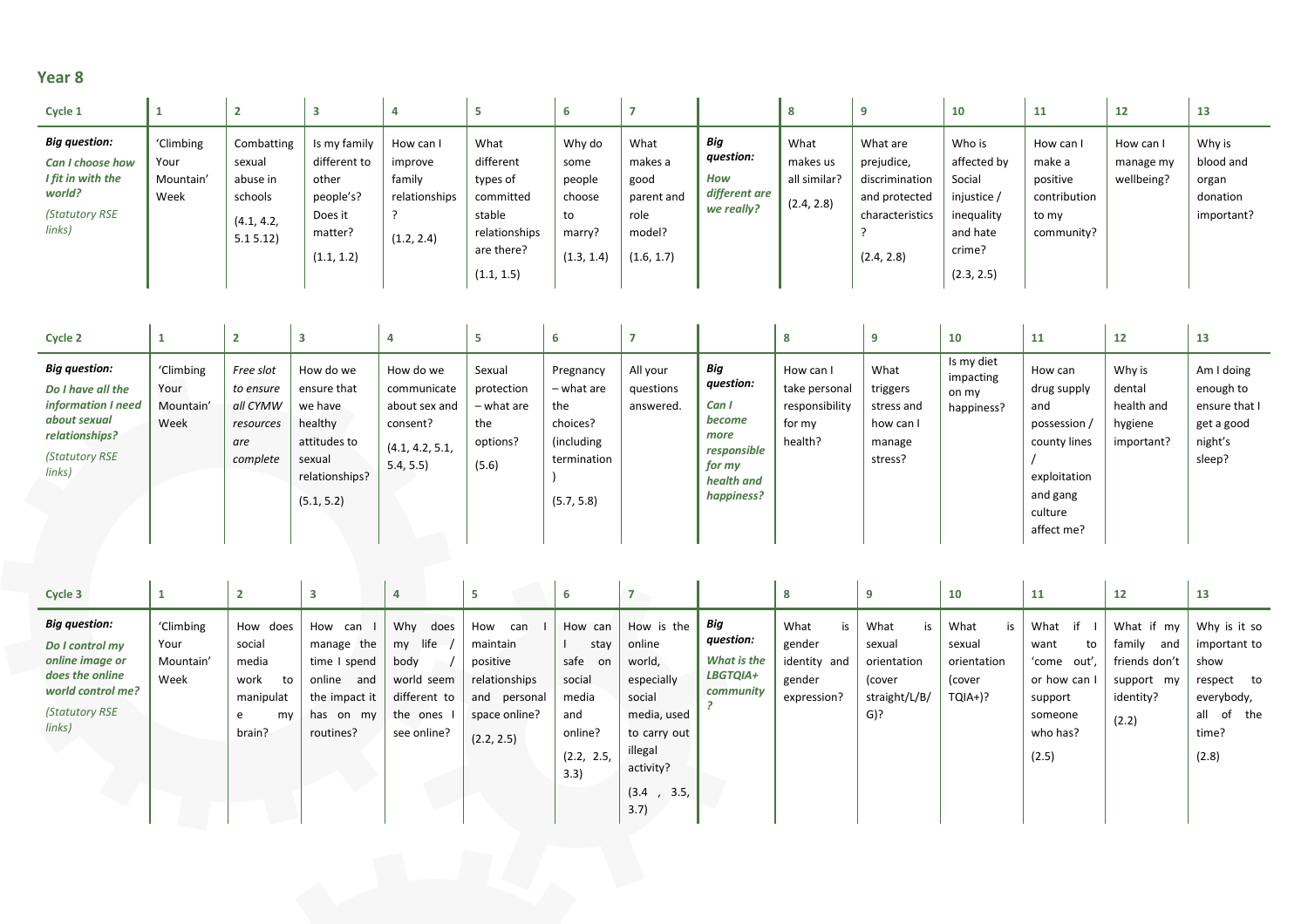| Cycle 1                                                                                                                         |                                        |                                                                      | 3                                          | Д                                                                                      | ь                                                                                  | 6                                                              | -                                                           |                                                               | 8                                            | -9                                                                   | 10                                                                                                  | 11                                                      | 12                                                                                 | 13                                                                                                  |
|---------------------------------------------------------------------------------------------------------------------------------|----------------------------------------|----------------------------------------------------------------------|--------------------------------------------|----------------------------------------------------------------------------------------|------------------------------------------------------------------------------------|----------------------------------------------------------------|-------------------------------------------------------------|---------------------------------------------------------------|----------------------------------------------|----------------------------------------------------------------------|-----------------------------------------------------------------------------------------------------|---------------------------------------------------------|------------------------------------------------------------------------------------|-----------------------------------------------------------------------------------------------------|
| <b>Big question:</b><br>To what extent<br>does the world I<br>live in affect my<br><i>identity?</i><br>(Statutory RSE<br>links) | 'Climbing<br>Your<br>Mountain'<br>Week | Combatting<br>sexual<br>abuse in<br>schools<br>(4.1, 4.2,<br>5.15.12 | Is peer<br>approval<br>important?<br>(2.4) | What do I<br>need to<br>know about<br>staying safe<br>online?<br>$(3.1 - 3.4,$<br>3.8) | How does<br>what I view<br>and share<br>online<br>affect me?<br>(3.5, 3.6,<br>3.7) | What is<br>sexual<br>exploitation<br>and<br>grooming?<br>(4.1) | Why is risky<br>experimentati<br>on a<br>problem?<br>(5.11) | Big<br>question:<br>Is being<br>different<br>a good<br>thing? | What is<br>sexism and<br>homophobia<br>(2.8) | Why does<br>stereotyping<br>affect<br>people<br>negatively?<br>(2.3) | What is<br>positive and<br>negative<br>language,<br>banter and<br>verbal<br>bullying?<br>(2.1, 2.2) | What are<br>different<br>types of<br>bullying?<br>(2.5) | How can I<br>recognise<br>prejudice<br>and avoid<br>being a<br>bystander?<br>(2.5) | Do my<br>perceptions<br>of others<br>affect how<br>much<br>respect I<br>show to<br>others?<br>(2.4) |
| Cycle 2                                                                                                                         |                                        |                                                                      | з                                          | 4                                                                                      | 5                                                                                  | 6                                                              | -                                                           |                                                               | 8                                            | 9                                                                    | 10                                                                                                  | 11                                                      | 12                                                                                 | 13                                                                                                  |

| <b>Big question:</b><br>'Climbing<br>Body image<br>Eating<br>Free slot to<br>What are<br>What are<br>Alcohol and<br>Drugs and<br>Depression<br>Emergency<br>How can I<br>Drugs and<br>Drugs and<br>decision<br>the facts<br>decision<br>decision<br>decision<br>first aid<br>Your<br>disorders:<br>– how do I<br>and anxiety:<br>substances<br>Who do I dream<br>ensure all<br>access<br><b>How can</b><br>of becoming? Do I<br>$making -$<br>feel about<br>around self<br>making<br>making -<br>$making -$<br>and how<br>Mountain'<br><b>CYMW</b><br>what can I<br>how can I<br>mental<br>substances<br>need support to<br>tell if I am<br>do if I feel<br>Week<br>myself?<br>"legal<br>health<br>cannabis<br>do they<br>County<br>harm and<br>resources<br><i>impact on</i><br>get there?<br>suicide?<br>highs"<br>like this?<br>suffering<br>support?<br>Lines<br>impact on<br>are<br>wellbeing?<br>(Statutory RSE<br>from one?<br>physical<br>complete<br>links)<br>and<br>mental<br>health? | $\sim$ yence $\sim$  | . . |  |  |  |  | -- | . . | -- | -- |
|--------------------------------------------------------------------------------------------------------------------------------------------------------------------------------------------------------------------------------------------------------------------------------------------------------------------------------------------------------------------------------------------------------------------------------------------------------------------------------------------------------------------------------------------------------------------------------------------------------------------------------------------------------------------------------------------------------------------------------------------------------------------------------------------------------------------------------------------------------------------------------------------------------------------------------------------------------------------------------------------------|----------------------|-----|--|--|--|--|----|-----|----|----|
|                                                                                                                                                                                                                                                                                                                                                                                                                                                                                                                                                                                                                                                                                                                                                                                                                                                                                                                                                                                                  | <b>Big question:</b> |     |  |  |  |  |    |     |    |    |

| <b>Big question:</b><br><b>Big question:</b><br>What is<br>Why<br>'Climbing<br>How do I know<br>What are<br>What<br>What<br>Why is a<br>What types of<br>Your<br>How can<br>Why is sleep<br>do<br>can<br>are<br>if I'm ready for<br>the<br>healthy diet<br>contraception<br>Your<br>the most<br>questions<br>hygiene so<br>consent?<br>demonstrat<br>most<br>Is choice<br>pornography<br>we mean<br>can<br><b>How can</b><br>important within<br>e resilience<br>intimate<br>are available?<br>change<br>by 'mental<br>and exercise<br>Mountain'<br>How is it<br>be damaging<br>an<br>important<br>common<br>common<br>answered<br>affect mental<br>an intimate<br>Week<br>health'?<br>relationship?<br>family<br>STI <sub>s?</sub><br>for<br>given and<br>to<br>mental<br>and<br>cope<br>my<br>so<br>(5.6, 5.12)<br>relationship?<br>health?<br>received?<br>relationships?<br>health<br>better with<br>mental<br>important<br>(5.9, 5.10,<br>(5.2, 5.4, 5.5)<br><b>(Statutory RSE</b><br>health?<br>for<br>issues that<br>Can<br>my<br>pressure<br>5.12)<br>(3.6)<br>links)<br>and change?<br>change?<br>mental<br>teenagers<br>health?<br>encounter?<br>(4.1, 4.2)<br>mental<br>(3.2) | Cycle 3 |  | 3 | 4 | 5 | 6 |  | 8 | 9 | 10 | 11 | 12 | 13                                                                                       |
|------------------------------------------------------------------------------------------------------------------------------------------------------------------------------------------------------------------------------------------------------------------------------------------------------------------------------------------------------------------------------------------------------------------------------------------------------------------------------------------------------------------------------------------------------------------------------------------------------------------------------------------------------------------------------------------------------------------------------------------------------------------------------------------------------------------------------------------------------------------------------------------------------------------------------------------------------------------------------------------------------------------------------------------------------------------------------------------------------------------------------------------------------------------------------------------|---------|--|---|---|---|---|--|---|---|----|----|----|------------------------------------------------------------------------------------------|
|                                                                                                                                                                                                                                                                                                                                                                                                                                                                                                                                                                                                                                                                                                                                                                                                                                                                                                                                                                                                                                                                                                                                                                                          |         |  |   |   |   |   |  |   |   |    |    |    | How much<br>support a<br>member or<br>friend who<br>is suffering<br>from poor<br>health? |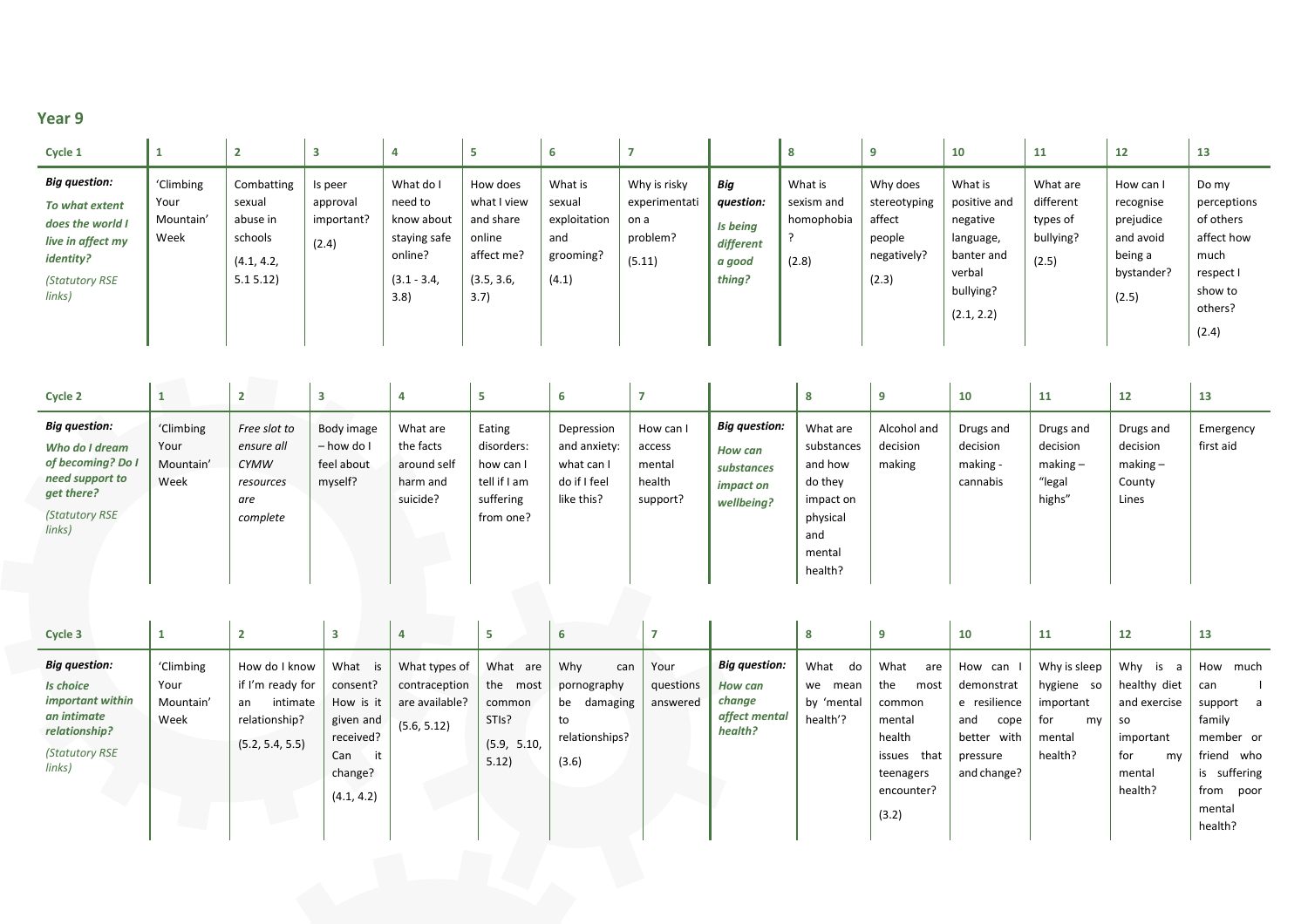| Cycle 1                                                                                                                   |                                        |                                                                      |                                                                                |                                                                                           |                                                                        | b                                                                        |                                                             |                                                                                                |                                                       |                                                              | 10                                                                            | 11                                                                      | 12                                                                    | 13                                                          |
|---------------------------------------------------------------------------------------------------------------------------|----------------------------------------|----------------------------------------------------------------------|--------------------------------------------------------------------------------|-------------------------------------------------------------------------------------------|------------------------------------------------------------------------|--------------------------------------------------------------------------|-------------------------------------------------------------|------------------------------------------------------------------------------------------------|-------------------------------------------------------|--------------------------------------------------------------|-------------------------------------------------------------------------------|-------------------------------------------------------------------------|-----------------------------------------------------------------------|-------------------------------------------------------------|
| <b>Big question:</b><br>Is managing my<br>online and off-<br>line world within<br>my control?<br>(Statutory RSE<br>links) | 'Climbing<br>Your<br>Mountain'<br>Week | Combatting<br>sexual<br>abuse in<br>schools<br>(4.1, 4.2,<br>5.15.12 | What are the<br>features of<br>safe online<br>relationships<br>(3.1, 3.2, 3.3) | Why do I<br>need to<br>take care<br>with what<br>I share<br>online?<br>(3.2, 3.3,<br>3.4) | What is<br>consent<br>and who<br>can give<br>it?<br>(4.1, 4.2,<br>5.5) | How can I<br>tell if a<br>relationship<br>is<br>unhealthy?<br>(2.6, 2.7) | How can I<br>foster healthy<br>relationships?<br>(5.1, 5.4) | Big<br>question:<br><b>Does</b><br>everyone in<br>society<br>have the<br>right to<br>equality? | What does<br>equality<br>mean to<br>me?<br>(2.4, 2.8) | Do we<br>have<br>equality in<br>society<br>yet?<br>(2.4 2.8) | What<br>should<br>equality in<br>the<br>workplace<br>look like?<br>(2.4, 2.8) | What should<br>equality in<br>relationships<br>look like?<br>(2.4, 2.8) | How can we<br>ensure<br>equality in<br>vulnerable<br>groups?<br>(2.2) | What is<br>democracy<br>and who has<br>power in<br>society? |

| Cycle 2                                                                                                                                    |                                        |                                                                           |                                             |                                                                  |                                                            |                                                                                          |                                                                                |                                                                                           |                                                                           |                                                         | 10                                                                                                                | 11                                              | 12                                                                       | 13                                            |
|--------------------------------------------------------------------------------------------------------------------------------------------|----------------------------------------|---------------------------------------------------------------------------|---------------------------------------------|------------------------------------------------------------------|------------------------------------------------------------|------------------------------------------------------------------------------------------|--------------------------------------------------------------------------------|-------------------------------------------------------------------------------------------|---------------------------------------------------------------------------|---------------------------------------------------------|-------------------------------------------------------------------------------------------------------------------|-------------------------------------------------|--------------------------------------------------------------------------|-----------------------------------------------|
| <b>Big question:</b><br>Is success only<br>possible when<br>physical and<br>emotional needs<br>are in balance?<br>(Statutory RSE<br>links) | 'Climbing<br>Your<br>Mountain'<br>Week | Free slot to<br>ensure all<br><b>CYMW</b><br>resources<br>are<br>complete | Why is<br>sleep<br>hygiene so<br>important? | Why is<br>exercise so<br>important<br>in a healthy<br>lifestyle? | Who can I<br>turn to if I<br>need<br>emotional<br>support? | How can<br>tell if my<br>physical<br>and<br>emotional<br>needs are<br>not in<br>balance? | Planning for<br>success: what<br>are my<br>physical and<br>emotional<br>needs? | Big<br>question:<br>When it<br>comes to<br>health, to<br>what<br>extent am<br>in control? | Physical<br>health: how<br>can I look<br>after my<br>personal<br>hygiene? | Physical<br>health: how<br>can I<br>improve my<br>diet? | Physical<br>health: what<br>are the signs<br>to look out<br>for if<br>something<br>is wrong<br>with my<br>health? | Threats to<br>health:<br>addiction-<br>gambling | Threats to<br>health:<br>addiction-<br>alcohol and<br>substance<br>abuse | Threats to<br>health:<br>addiction-<br>gaming |

| Cycle 3                                                                                                                           |                                        |                                                                   |                                                                                               |                                                            |                                                                                                        |    |                                                                                                 |                                                                                                                   |                                                                      | 8                                                                                                                |                                                                                                                                     | 10                                                   | 11                                                                | 12                                                              | 13                                                                          |
|-----------------------------------------------------------------------------------------------------------------------------------|----------------------------------------|-------------------------------------------------------------------|-----------------------------------------------------------------------------------------------|------------------------------------------------------------|--------------------------------------------------------------------------------------------------------|----|-------------------------------------------------------------------------------------------------|-------------------------------------------------------------------------------------------------------------------|----------------------------------------------------------------------|------------------------------------------------------------------------------------------------------------------|-------------------------------------------------------------------------------------------------------------------------------------|------------------------------------------------------|-------------------------------------------------------------------|-----------------------------------------------------------------|-----------------------------------------------------------------------------|
| <b>Big question:</b><br>Can I have a<br>positive impact on<br>the relationships<br>in my life?<br><b>(Statutory RSE</b><br>links) | 'Climbing<br>Your<br>Mountain'<br>Week | Does<br>a<br>'happy<br>family'<br>exist?<br>(1.1,<br>1.2,<br>1.7) | How can<br>a<br>mend<br>relationship<br>with family<br>feels<br>that<br>broken?<br>(1.6, 2.2) | How do<br>know<br>whether<br>am a good<br>friend?<br>(2.1) | What<br>sexual<br>harassment<br>and sexual<br>violence?<br>How can<br>get help if<br>need it?<br>(4.1) | is | What<br>is<br>domestic<br>violence<br>and abuse?<br>How can<br>get help if<br>need it?<br>(4.1) | What<br>is<br>coercive<br>control within<br>a<br>relationship?<br>How can I get<br>help if I need<br>it?<br>(4.1) | Big<br>question:<br>Can all<br>change be<br>positive in<br>some way? | What have<br>the<br>been<br>most<br>significant<br>changes in<br>life?<br>your<br>How did you<br>manage<br>them? | Does social<br>media help<br>hinder<br>or<br>the changes<br>in my life?<br>(expectatio<br>ns vs. real<br>life, break-<br>ups, etc.) | Managing<br>changing<br>relationship<br>s: break ups | Managing<br>relationship<br>s: blended<br>families and<br>divorce | Managing<br>changing<br>relationship<br>loss<br>bereaveme<br>nt | What<br>are<br>some of the<br>strategies<br>can use to<br>manage<br>change? |